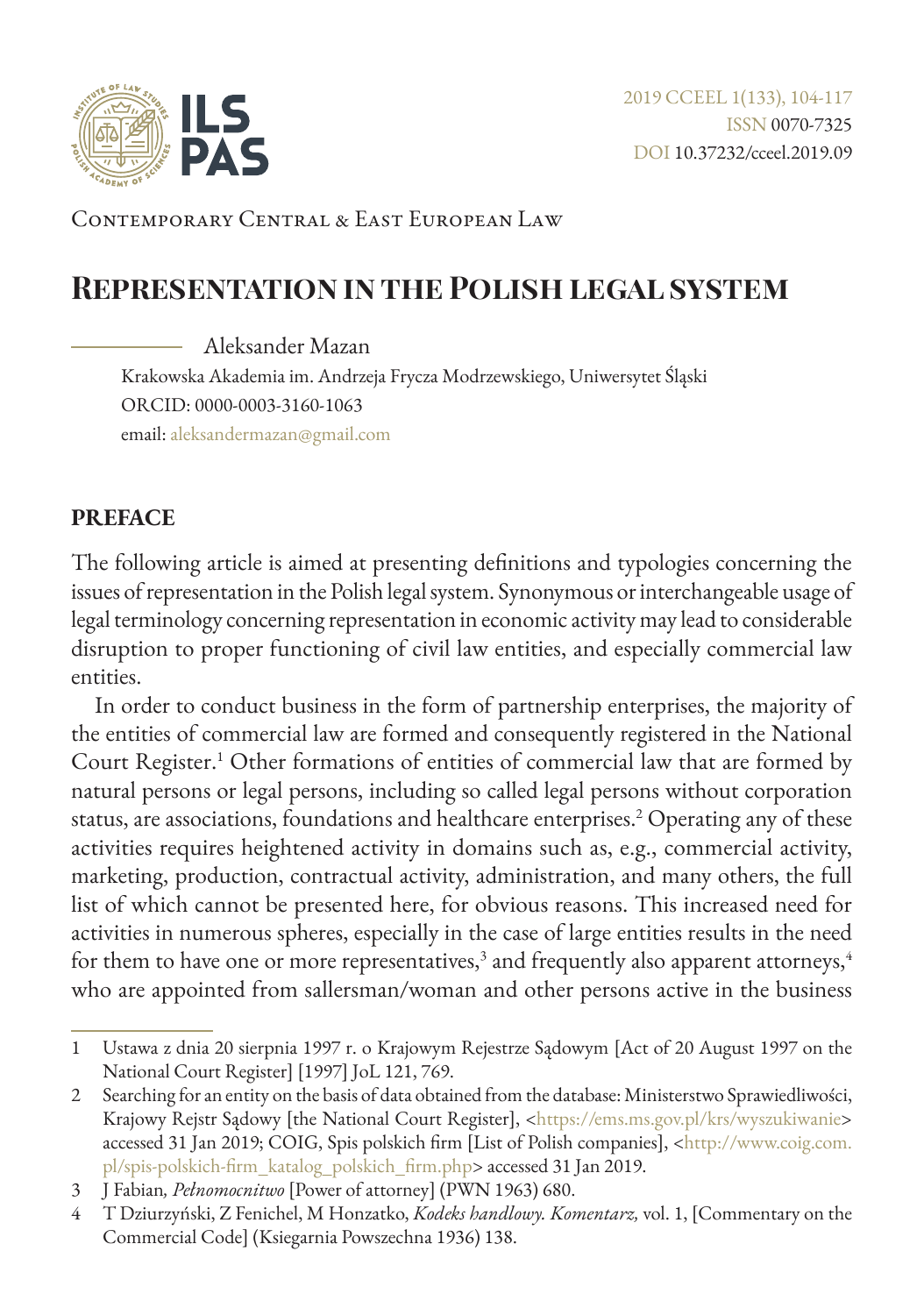premises (Art. 97).<sup>5</sup> The activity in question and its development are coherent with the relevant regime prevailing in the State, which thus influences the commercial market. The regulation of representation is associated with the development of capitalism, or strictly speaking, with the period of capitalist formation. This thesis is confirmed by the analysis of codification in some European countries. It does not seem accidental that there is a lack of regulation of representation as a separate legal phenomenon in early-capitalist codes, such as the Napoleonic Code, $\rm ^6$  or the Austrian Code, $\rm ^7$  whereas representation serving a role that is closest to the contemporary role of power of attorney is present in later codes, such as the German Civil Code.<sup>8</sup> In the history of the Polish legal regulations concerning power of attorney, the distinction between power of attorney and a contract order, in a similar manner as in the German regulations, has existed since the Code of Obligations.<sup>9</sup>

### **1. INTRODUCTION TO ATTORNEY**

However, the functioning of an attorney must be distinguished from the functioning of the bodies of the legal person.<sup>10</sup> According to the Polish judicature,<sup>11</sup> legal persons act through their bodies, which comprise natural persons. This attitude, which is consistent with the theory of bodies, is contrary to the theory of representation<sup>12</sup> (Vertretertheorie) that was previously binding. The previously approved theory of representation was based on the assumption that, because of the legal person's inability to act independently, it had statutory agents (as it was in the case of natural persons), that is, its bodies. The accepted viewpoint entails legal consequences as a result of which, among others, liability for declaration of intent, defects of declarations of intent and the legal consequences are directly related to possible liability for the delinquency of legal persons in respect of their own acts.<sup>13</sup>

- 5 In case of doubt, a person active in the business premises intended for public use is deemed to be authorized to carry out legal transactions, which usually tend to be carried out with persons using the services of this company.
- 6 Code Napoléon, Code civil des Français French civil code, enacted in 1804.
- 7 Allgemeines Bürgerliches Gesetzbuch common civil code, enacted in 1811.
- 8 BGB (Bürgerliches Gesetzbuch) general German civil code enacted in 1896, effective from 1 January 1900.
- 9 Rozporządzenie Prezydenta Rzeczypospolitej z dnia 27 października 1933 r. Kodeks zobowiązań [Ordinance of the President of the Republic of Poland of 27 October 1933 – Code of obligations] [1933] JoL 82, 598.
- 10 A Klein, 'Charakter prawny organów osoby prawnej' [Legal nature of the organs of a legal person] in J Błeszyński, J Rajski (eds) *Rozprawy z prawa cywilnego. Księga pamiątkowa ku czci Witolda Czachórskiego* [Publications about civil law. Book in honor of Witold Czachórski] (PWN 1985) 124
- 11 Judgment of PSC III CZP 8/90 [1990] (1990) OSN 10-11, item 124.
- 12 W Muller-Freienfels, *Die Vertretung beim Rechtsgeselschaft* [Representation in the legal society] (Mohr 1955) 13.
- 13 M Pazdan, 'Dobra i zła wiara osoby prawnej' [Good and bad faith of a legal person] in A Szpunar et al. (eds.) *Studia z prawa prywatnego. Księga pamiątkowa ku czci Profesor Biruty Lewaszkiewicz-*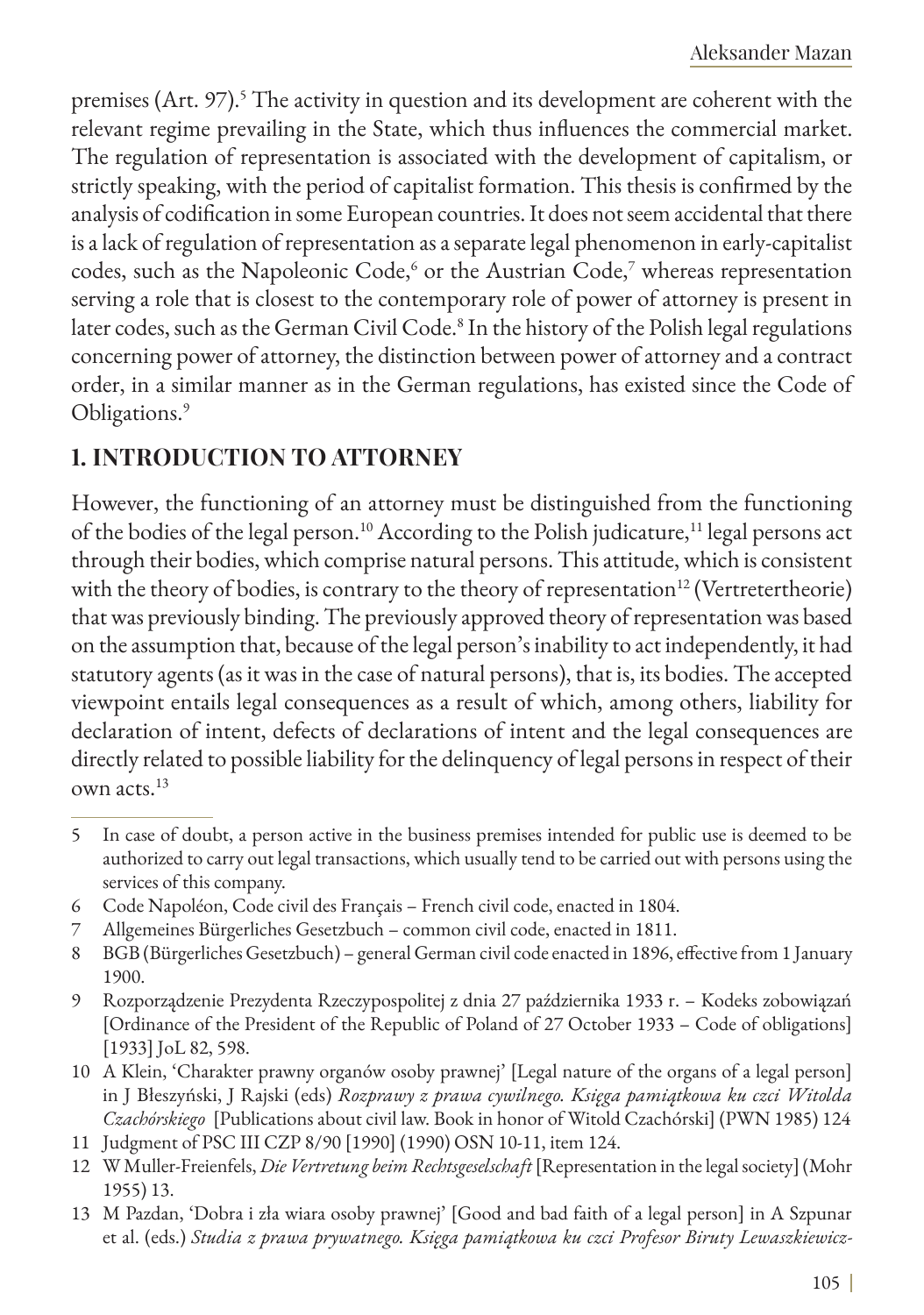As a result of such an assumption, declarations of intent of the bodies of a legal person apply to the legal person and are considered statements made on its own behalf. This view is different from the previously applied theory of representation, according to which declarations of the attorney are regarded as his/her statements that are only statements made on behalf of the legal person (the principal).<sup>14</sup> In favour of accepting the viewpoint of the theory of bodies are the code<sup>15</sup> regulations. Due to the current regulations, the rules governing the functioning of the bodies of legal persons without corporation status have not been individually regulated, and the legislator refers to the rules applicable to the bodies of legal persons. The type of regulations concerning entitlements of the bodies of legal persons that are contained in the Code of Commercial Companies is different in relation to/comparison with the competences of attorneys (including attorneys of legal persons), whose entitlements (*in principle*) come from the power of attorney granted by the principal.<sup>16</sup>

## **2. TO HOLD A TITLE AT SOURCE ATTORNEY**

Diverting attention somewhat away from the question of the bodies of legal persons and the theory of representation, we should focus on the issue of the authorisation by law of the representatives of legal persons and on the construction of representation. This issue is extremely common among legal persons or legal persons without corporation status who have a partner not being a natural person. What may help proper understanding of legal nuances and distinctions is an analysis of the construction of representation in the Polish law and, therefore, in Polish economic relations.

According to the construction of representation regulated by the Civil Code<sup>17</sup>, a representative is a person who takes legal action on behalf of another person, that is on behalf of the representee. Due to the way the representative acts within his/her authorization, activities undertaken by them will result in legal consequences not for them but for the representee. The above described regulation significantly affects the possibility of accepting or submitting declarations of intent by representatives on behalf of the represented partnership enterprises. Because of these individual features related to accepting and making statements of intent, there are two types of representation. The first one is constituted by passive representation wherein the authorised person has competence to accept third parties' declarations of intent on behalf of the representee; whereas the second one is an

*Petrakowskiej* [Studies on private law. Book in honor of Professor Biruta Lewaszkiewicz-Petrakowska] (WUŁ 1997) 195.

<sup>14</sup> M Pazdan in Z Radwański (ed), *Prawo cywilne – część ogólna* [Civil law - general part 2] (C.H. Beck 2008) 467.

<sup>15</sup> Ustawa z dnia 15 września 2000 r. – Kodeks spółek handlowych [Act of 15 September 2000 - Commercial Companies Code] [2000] JoL 94, 1037.

<sup>16</sup> R Longchamps de Barier, *Studia nad istotą osoby prawniczej* [Studies on the essence of a legal person] (Drukarnia Jakubowskiego i Sp. 1911) 206.

<sup>17</sup> Ustawa z 23 kwietnia 1964 r. – Kodeks cywilny [Act of 23 April 1964 Civil Code] [1964] JoL 16, 93.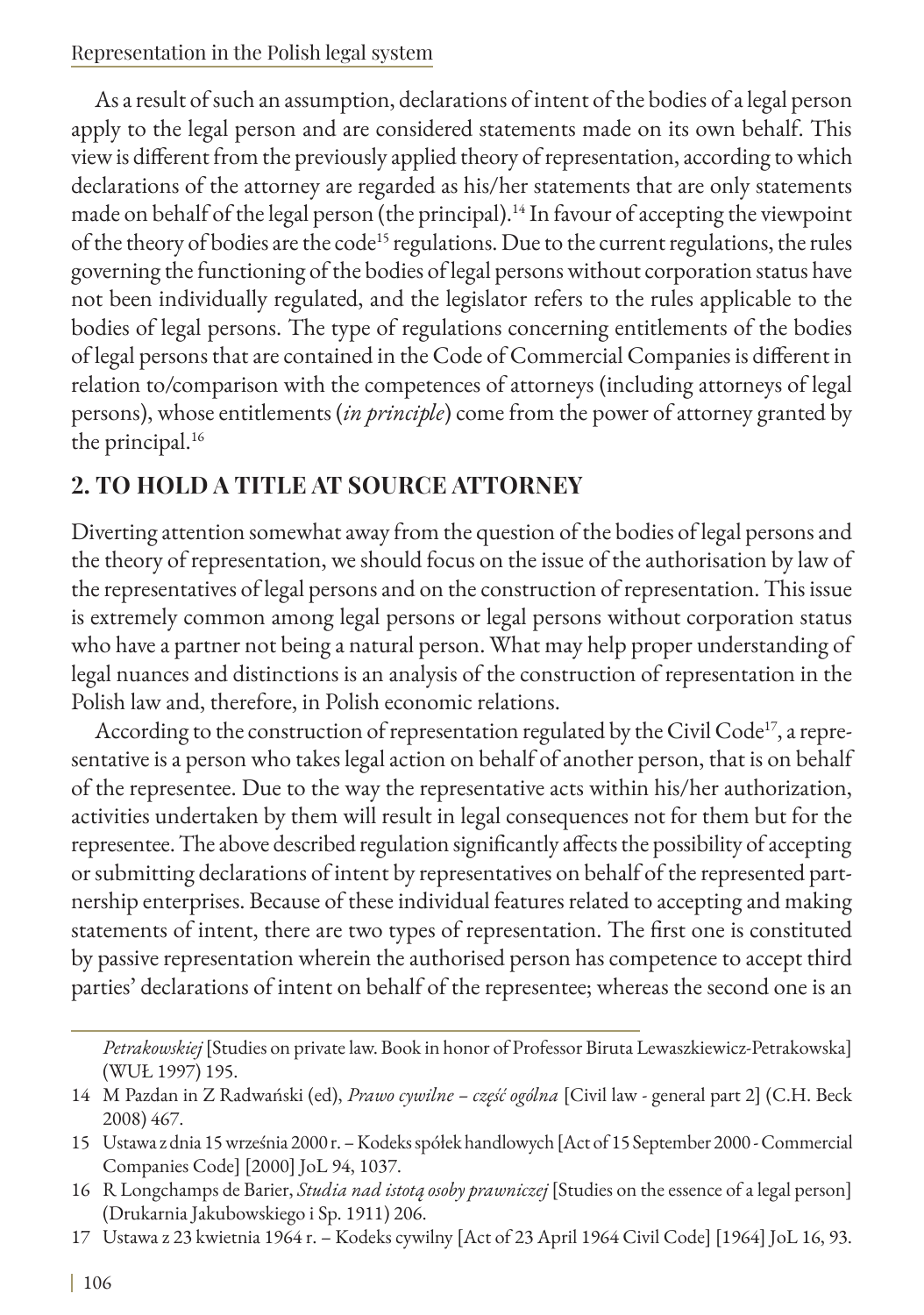active representation consisting in being empowered to make declarations of intent on behalf of the representee. Representation in Polish law may also be categorised by the source of authorisation. According to this criterion, representation is divided into two types, i.e., statutory guardianship and the power of attorney.18 The first group of statutory guardians comprises the following types of authority: parental authority over a minor, authority of a guardian or legal guardian, of a trustee of a common thing established by the court, or any of the partners of a civil partnership.<sup>19</sup> At this point it is worth focusing attention on the evolution concerning private companies in relation to the functions that are performed by the partners competent to represent them. During the time when the Commercial Code<sup>20</sup> was in force, and in the early years of binding force of the Commercial Companies Code, partnerships of private companies were treated as statutory attorneys.21 This standpoint changed following the amendment of the Civil Code, Art. 33  $[1]$  § 2.<sup>22</sup> As a consequence of such regulation, in the case of representation of commercial partnerships, the theory of the bodies of a legal person, and not of representation,<sup>23</sup> should be applied. What is important is that in the current legal situation, the liquidator of the registered partnership is not considered to be a statutory representative, although they were considered as such in the days of the Commercial Code. The second group of representation, which is in effect not because of the binding regulations but because it has been authorised due to the declaration of intent of the represented, includes the power of attorney and procuration, being a peculiar variation of the power of attorney.

The difference between the two sources of authorization by law entails different frames and bases for the authorization. Depending on whether it is a statutory representation or a form of the power of attorney, the very authorization will be regulated either by law or by the intention of the represented. Due to the needs that are particularly common among subjects managing enterprises, what is especially important is the granted power of attorney and procuration - that is, representation granting authorisation that is dependent on the will of the principal.

### **3. POWER OF ATTORNEY**

While dealing with the issue of the power of attorney, it should be emphasized that it is a unilateral legal transaction. As a result of this legal act, which is a declaration of intent

<sup>18</sup> A Wolter, *Prawo Cywilne. Zarys części ogólnej* [Civil law. Outline of the general part] (PWN 1986) 342.

<sup>19</sup> M Pazdan in Z Radwański (ed) 2008, 460.

<sup>20</sup> Rozporządzenie Prezydenta Rzeczypospolitej z dnia 27 czerwca 1934 r. – Kodeks handlowy [Ordinance of the President of the Republic of Poland of 27 June 1934 – Commercial Code] [1934] JoL 57, 502.

<sup>21</sup> B Gawlik in Z Radwański (ed) 2008, 736; S Sołtysiński, *Kodeks handlowy. Komentarz* [Commercial Code. Commentary] vol. 1 (C.H. Beck 1997) 602; K Nędza in A Kappes (ed), *Prawo spółek* (Zakamycze 1997) 308.

<sup>22</sup> Art. 33[1] § 1 CC. In the case of the organizational units that are not legal persons, who are granted legal capacity by law, relevant provisions regarding legal persons are applied respectively.

<sup>23</sup> M Pazdan in Z Radwański (ed) 2008, 461.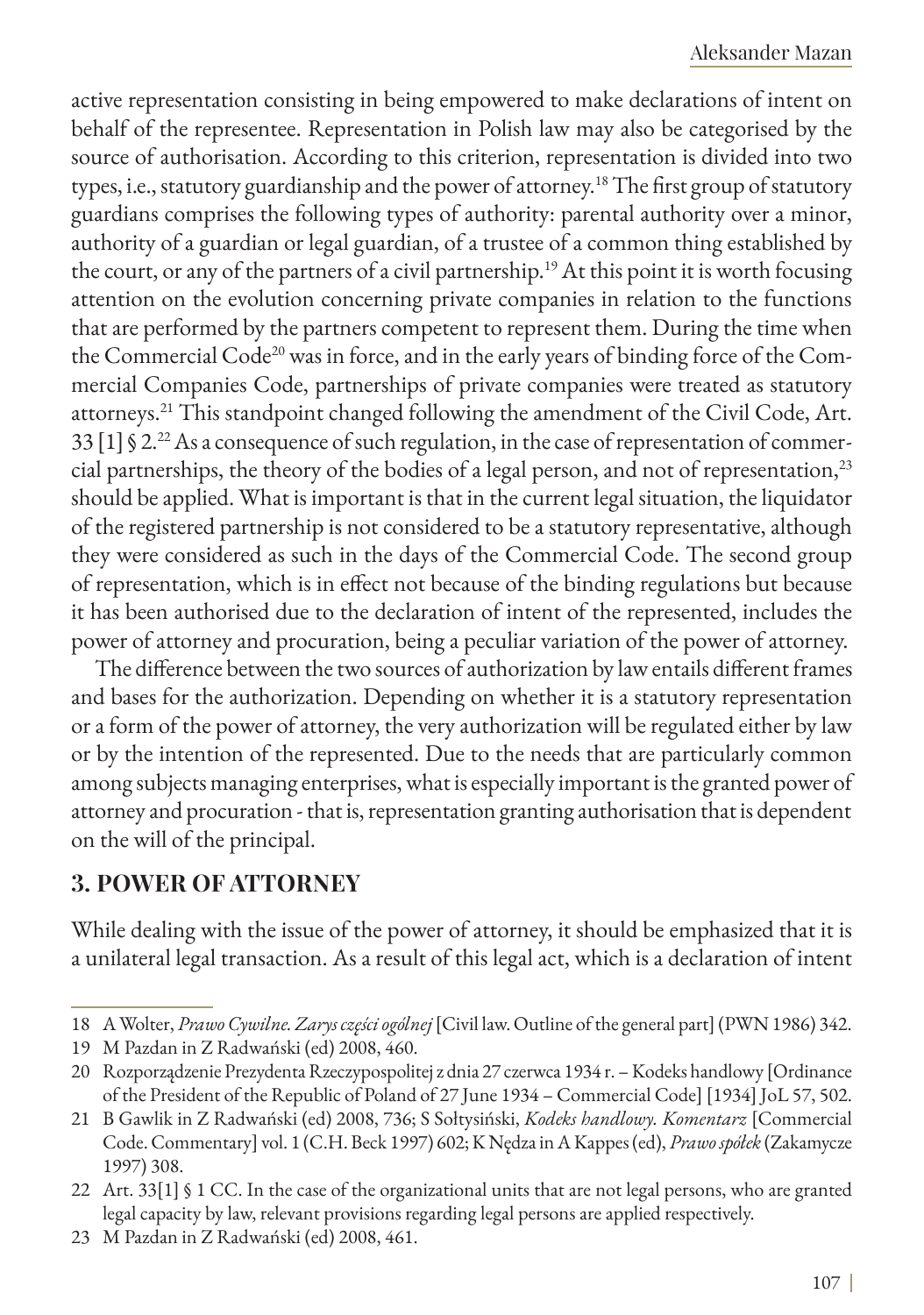of the principal, the third party becomes entitled to act effectively on behalf of the represented.<sup>24</sup> Because of its legal nature, in order to effectively authorize someone there is no requirement to make a declaration of intent to third parties, or even to the attorney in question.25 In the mentioned case of the absence of a declaration of intent as for the power of attorney granted to the attorney, it is particularly relevant to apparent authorities.<sup>26</sup> Apparent attorneys, who are people active in the business premises of the entrepreneur, carrying out the function of representative of the entrepreneur, actually are not authorized in the strict sense on the basis of the granted authorization, but, in the vast majority of cases, due to their being subject to concluded contracts of employment or managerial contracts, and others, such as, e.g., civil law contracts.

Because of the biding legal conditions, although the represented has not granted power of attorney to the representative and instead signed a different agreement, de facto the relation of representation is established under the law, although none of the parties may be aware of its existence.<sup>27</sup> Quite different, however, in terms of the characteristics of performed activities, is the situation of the attorney (excluding apparent authority). In order to make his/her declarations of intent result in legal effects directly for the represented, there are several conditions that must be fulfilled. It may be assumed that there are cardinal conditions for power of attorney, under which the declaration submitted by the representative will have legal effects in relation to the principal. The canon of the aforementioned features being part of the actions of the attorney comprises; having authority and acting within its limitations, having the ability to represent, acting on behalf of the represented and performing legal actions that are within the scope of the type of activities for performing which the attorney may be authorized.<sup>28</sup>

In the field of economic activity, what entrepreneurs are especially interested in is representation based on their intent, that is, the power of attorney. The scope of the authorities granted to the attorney depends on the principal's will. In the declaration of intent, the principal decides both about investing somebody with the power of attorney and its scope. An important component of the power of attorney consists of the impossibility to establish authority exercising unlimited power, that is, so called *omnipotency*. This limitation results from the necessity to protect the interests of the represented.

Because of the necessity to protect the principal, the scope of the power of attorney must be defined.29 According to objective criteria, representation may be divided into three types, which are the following: a limited power of attorney, a special power of attorney, and a particular power of attorney.

<sup>24</sup> Judgment PSC of IV CR 368/76 [1976] (1977) OSNC 9, item 167.

<sup>25</sup> R Longchamps 1887.

<sup>26</sup> Judgment of the Court of Appeal in Katowice I ACr 323/92 [1992] (1993) OSA 7, item 47.

<sup>27</sup> Judgment of PSC I CKN 323/99 [2001] (2002) OSNC 7-8, item 94.

<sup>28</sup> M Pazdan in Z Radwański (ed) 2008, 469.

<sup>29</sup> Ibid 475.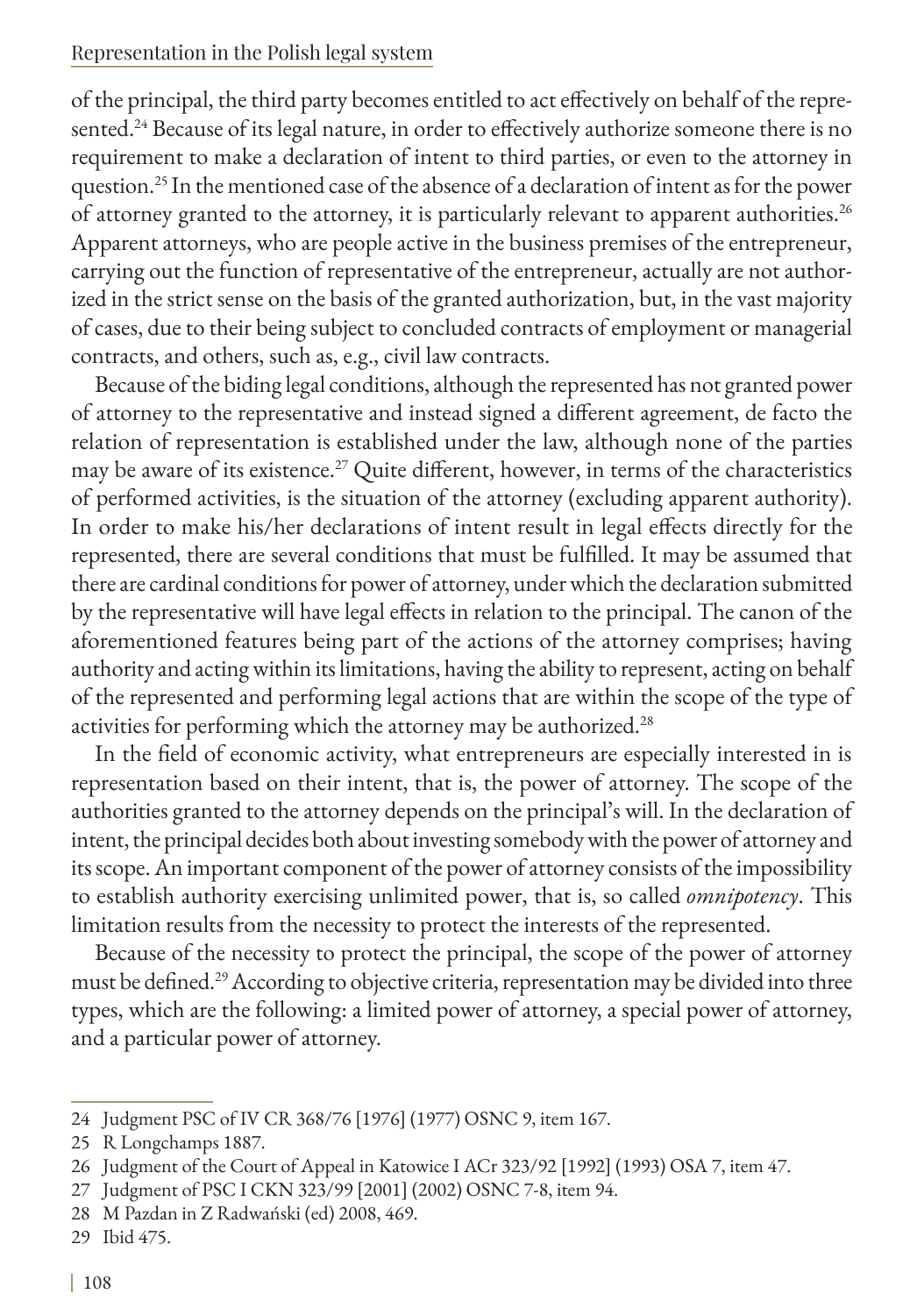The individual types of power of attorney differ in terms of the areas of the activities they refer to.

A limited power of attorney consists of granting the attorney the power to carry out activities concerning ordinary management. The activities of ordinary management usually comprise activities related to current management of the company resources lying within the competence of the represented.<sup>30</sup> There is no specific list of activities constituting ordinary management, merely that acts that go beyond the scope of ordinary management have been precisely defined, and this may be a base to make *a contrario* assumptions about whether a particular activity is within the scope of ordinary management. What the scope of ordinary management does not include is the arbitration covenant, therefore *per analogium* it must be assumed that issuing a plaint note<sup>31</sup> is beyond the scope of ordinary management. Likewise, activities consisting in the sale of property/assets or establishing the limited property rights<sup>32</sup> do not belong to the scope. This type of viewpoint, limiting the scope of activities to ordinary management, certainly serves to protect the principal's interests against the risk of damage that might be caused by the attorney. Otherwise, there would be a real threat to the principals due to the fact that a limited power of attorney is very popular, and therefore it is granted most frequently. The reasons for this popularity does not result from the entitlements granted to the limited power of attorney by legislature, but from the widespread availability of this solution and a lack of awareness of the possibility of granting another type of representation among those people interested in it. For these reasons, it is natural that it would be pointless to grant broad entitlements to a limited power of attorney, such as authorization for property charges by establishing the limited property right or sale of the property. It has been assumed, however, that in the case of representation granted by the board of the association engaged in business activity, a limited power of attorney constitutes authorisation sufficient for entering into a civil partnership agreement<sup>33</sup> and there is no need to grant additional power of attorney for this purpose. The viewpoint concerning entering into an agreement of civil partnership has been justified by the necessity for establishing civil partnerships as typical contracts occurring in business.

Another type of power of attorney is a special power of attorney. The special power of attorney, just as the name suggests, comprises authorization to perform special actions specified in the content of the power of attorney. Competent authorisation to carry out activities resulting from the power of attorney should specify the type of the action covered by the power of attorney and its subject. In the absence of unambiguous definition of the type of the action that is to be covered by the power of attorney, the rules that are applied

<sup>30</sup> W Robaczyński in M Pyziak-Szafnicka (ed), *Kodeks cywilny. Komentarz, Część ogólna* [Civil Code. Commentary General part] (Wolters Kluwer Polska 2009) 970.

<sup>31</sup> Resolution of PSC III CZP 8/02 [2002] (2002) OSNC 2002 11, item 133.

<sup>32</sup> Judgment of PSC II CKN 866/97 [1998] (1999) OSNC 3, item 66.

<sup>33</sup> Judgment of PSC II CKN 362/97 [1997] (1998) OSNC 2, item 33.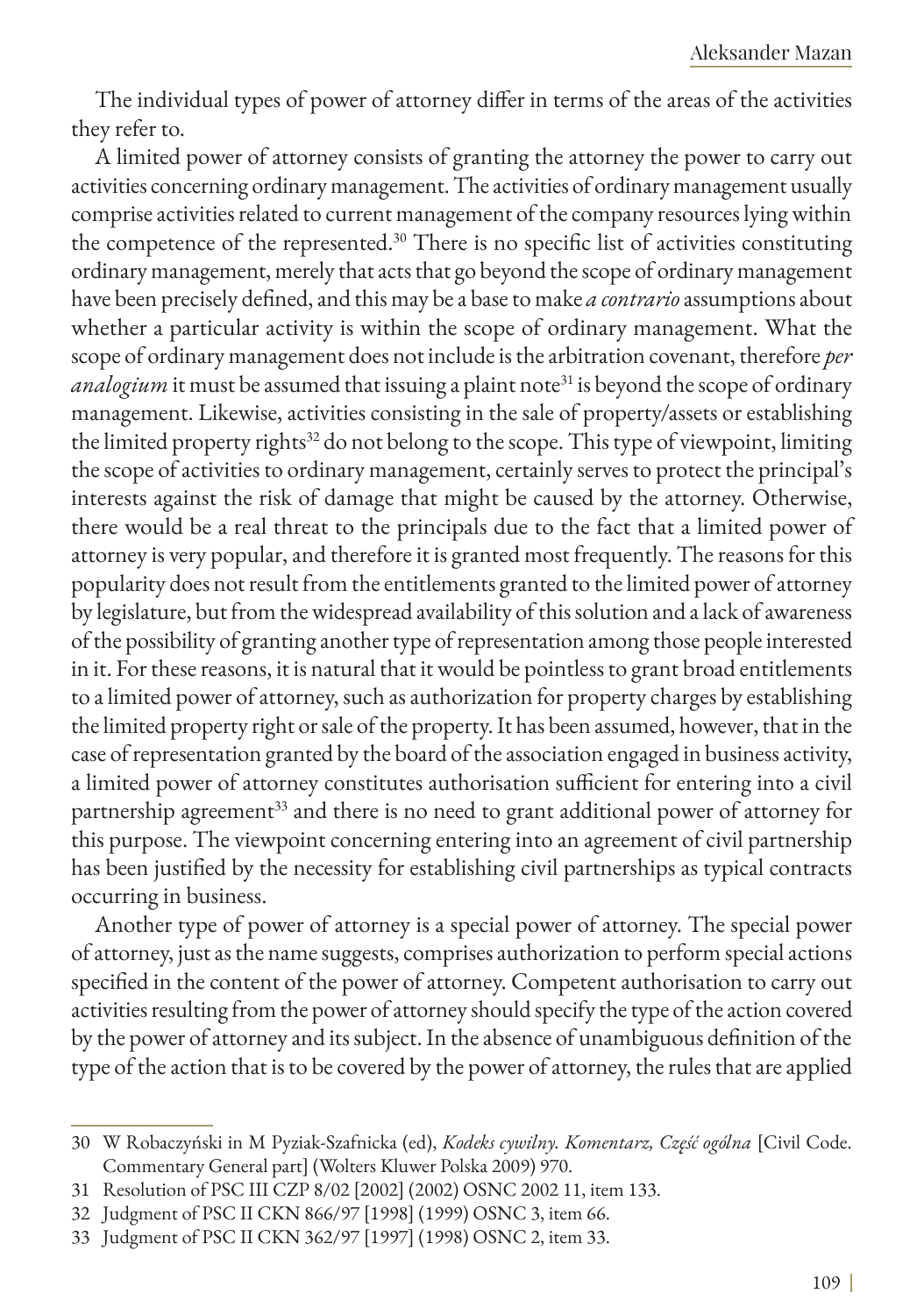for the interpretation of declarations of intent<sup>34</sup> should be followed. The special power of attorney is not accompanied by any catalogue of the purpose of the activities for which the attorney can be authorized. Special power of attorney may be granted for the purpose of doing activities that are within the scope of ordinary management, as well as activities falling outside the scope of ordinary management<sup>35</sup>. However, an interpretation aimed at justifying a position accepting the possibility of granting specific power of attorney for all legally permitted purposes would be incorrect. The special power of attorney, in Poland also referred to as a generic power of attorney, is subject to a restriction that boils down to excluding all actions that require special power of attorney from the scope of the purposes of granting it. Special power of attorney constitutes authorization of an attorney to take specifically defined, definite legal actions. The scope of the special power of attorney may comprise a single or a fixed number of legal actions. In the absence of an indication of the number of legal actions for the purpose of which the special power of attorney has been granted, its character changes and it becomes a particular power of attorney<sup>36</sup>. Special power of attorney also includes actions related to signing a contract. Importantly, concluding a contract considered as a legal action for the purpose of which the scope of authorization is wider, should be distinguished from signing of a contract treated as a technical operation<sup>37</sup>. The solution adopted in practice based on the special power of attorney is investing the power of attorney to a member of the management board of the partnership enterprise. The justification for this type of power of attorney lies in the record of the partnership agreement, which authorizes two or more members of the management board to make declarations of intent on behalf of the partnership enterprise. This record may result in curbing activity in the sphere of the company's current business, and overcoming this problem may consist of authorizing a board member to perform particular actions<sup>38</sup>. Despite the apparent overlapping of the entitlements resulting from granting a special power of attorney to a member of the body authorized for representation, this provision is often used in practice, thus simplifying the procedure for decision-making in the field of minor or current affairs of the company.

A particular power of attorney is informally particularized in two cases. The first one is the power of attorney endorsement regulated in art. 18 of the Law on promissory notes.<sup>39</sup> The usage of the power of attorney endorsement entails entitlements for the endorsee. As a result of this legal procedure, the endorsee will be given the power to exercise all rights granted by the promissory note, including its endorsement, however only along

<sup>34</sup> Judgment of PSC II CKN 866/97.

<sup>35</sup> S Rudnicki in S Dmowski, S Rudnicki, *Komentarz do kodeksu cywilnego. Księga 1. Cześć ogólna* [Commentary on the Civil Code. 1st Book. General part] (LexisNexis 2007) 409

<sup>36</sup> W Robaczyński in M Pyziak-Szafnicka (ed) 972.

<sup>37</sup> Judgment of PSC I CSK 406/06 [2007] LEX 274237.

<sup>38</sup> Judgment of PSC III CZP 68/06 [2006] (2007) ONSC 6, item 82.

<sup>39</sup> Ustawa z dnia 28 kwietnia 1936 r. - Prawo wekslowe [Act of 28 April 1936 – Bills of Exchange Law] [1936] JoL 37, 282.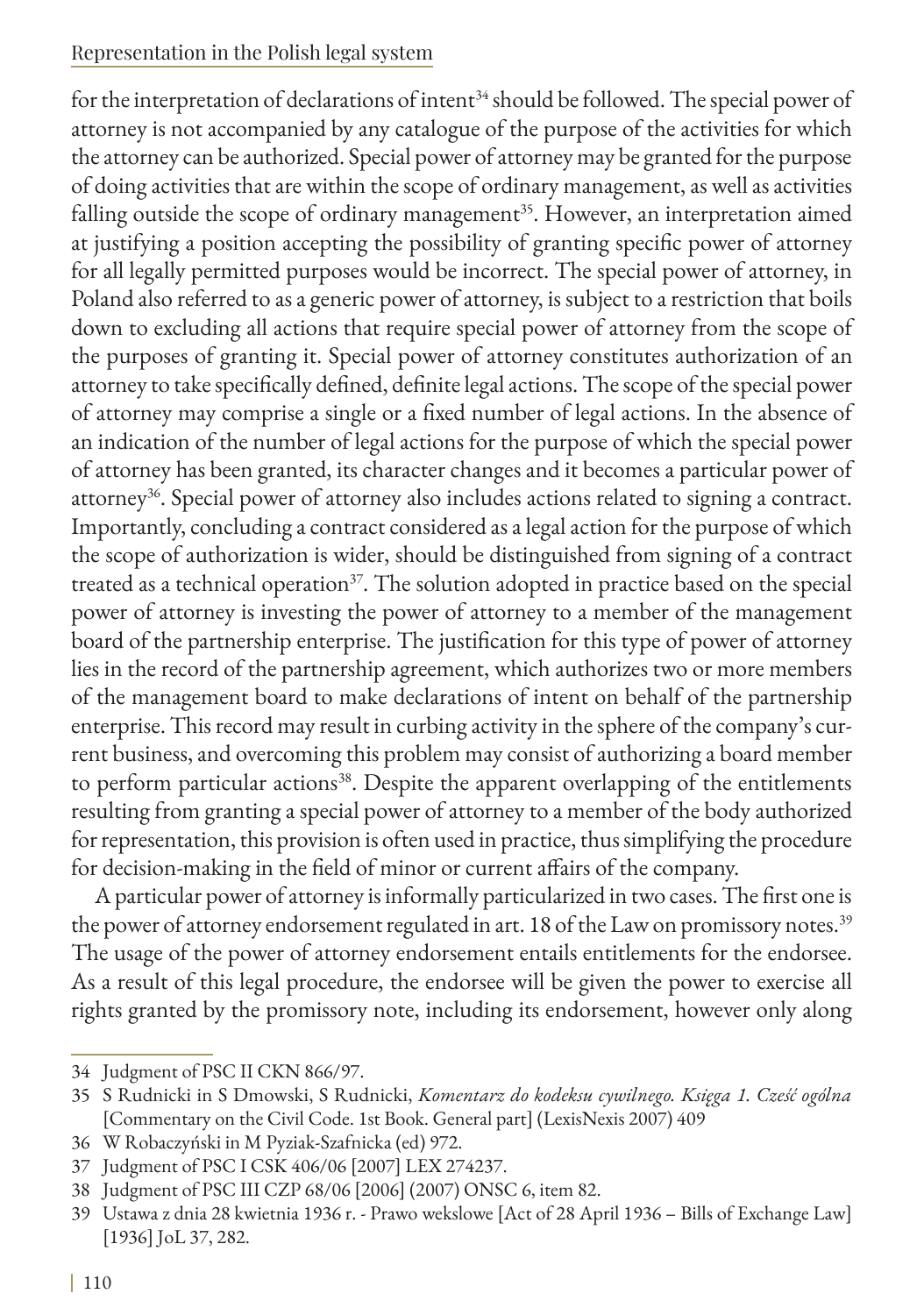with the consequences of the power of attorney.<sup>40</sup> The second of the aforementioned cases of particularised particular power of attorney is a general power of attorney (in Polish procuration). However, because of the scope of the entitlements of an attorney and the characteristics of this power of attorney, it is not possible to give a complete description of the regulations concerning the particular power of attorney, and thus it becomes necessary to carry out a separate analysis of this type of power of attorney.

### **4. GENERAL POWER OF ATTORNEY**

Procuration (general power of attorney) in the legal regulations in Poland emerged soon after independence was gained, that is in 1919. The legislator decided to unify the rules in the territory of the Republic of Poland, starting from the sphere of the economy. Procuration was regulated together with the introduction of the commercial register, which was crucial for creating the opportunity for trade and industry to flourish in the recreated country. Along with the Decree of 7 February 1919 on the commercial register $41$ coming into force, the institution of procuration was regulated for the first time in Polish law. Another normative act regulating the issue of procuration was the Commercial Code. The articles referring directly to the issue of procuration also remained in force after the introduction of the Code of Commercial Companies, and until the amendment where the Civil Code and some other laws of 14 February 2003<sup>42</sup> were introduced. Bringing the amendment into force resulted in the abolition of the provisions of the Commercial Code, which regulated procuration. Another consequence of this amendment was the introduction of Chapter III into Book I of the Civil Code, which was entitled *Procuration*. In the doctrine, it is questionable whether procuration constitutes a subtype of power of attorney or not, and thus, as a consequence of such assumptions, whether there is an occurrence of the superiority of the power of attorney over procuration. Apart from the aforementioned digressions on the superiority and relationship between procuration and the power of attorney, which existed at the time of the Commercial Code, it should be assumed that procuration is in many respects similar to the power of attorney. Procuration lies in the empowerment of an authorized agent (*prokurent* in Polish) to act on behalf of the principal, whereas the scope of procuration *ex lege*<sup>43</sup> encompasses the empowerment of an authorized agent to act in all legal relationships concerning managing an enterprise

<sup>40</sup> A Szpunar, *Komentarz do prawa wekslowego i prawa czekowego* [Commentary on the bill of exchange law and check law] (Wydawnictwo Prawnicze 1994) 72.

<sup>41</sup> Dekret z 7 lutego 1919 r. o rejestrze handlowym [Decree of 7 February 1919 on the commercial register] [1919] JoL 14, 164.

<sup>42</sup> Ustawa z dnia 14 lutego 2003 r. o zmianie ustawy – Kodeks cywilny oraz niektórych innych ustaw [Act of 14 February 2003 on the amendment to the Act – the Civil Code and some other acts] [2003] JoL 49, 408.

<sup>43</sup> According to Art. 109 § 1 CC, procuration is the power of attorney granted by the entrepreneur subject to mandatory entry in the register of companies, which includes authorization to perform judicial and extrajudicial documents, which are related to the business.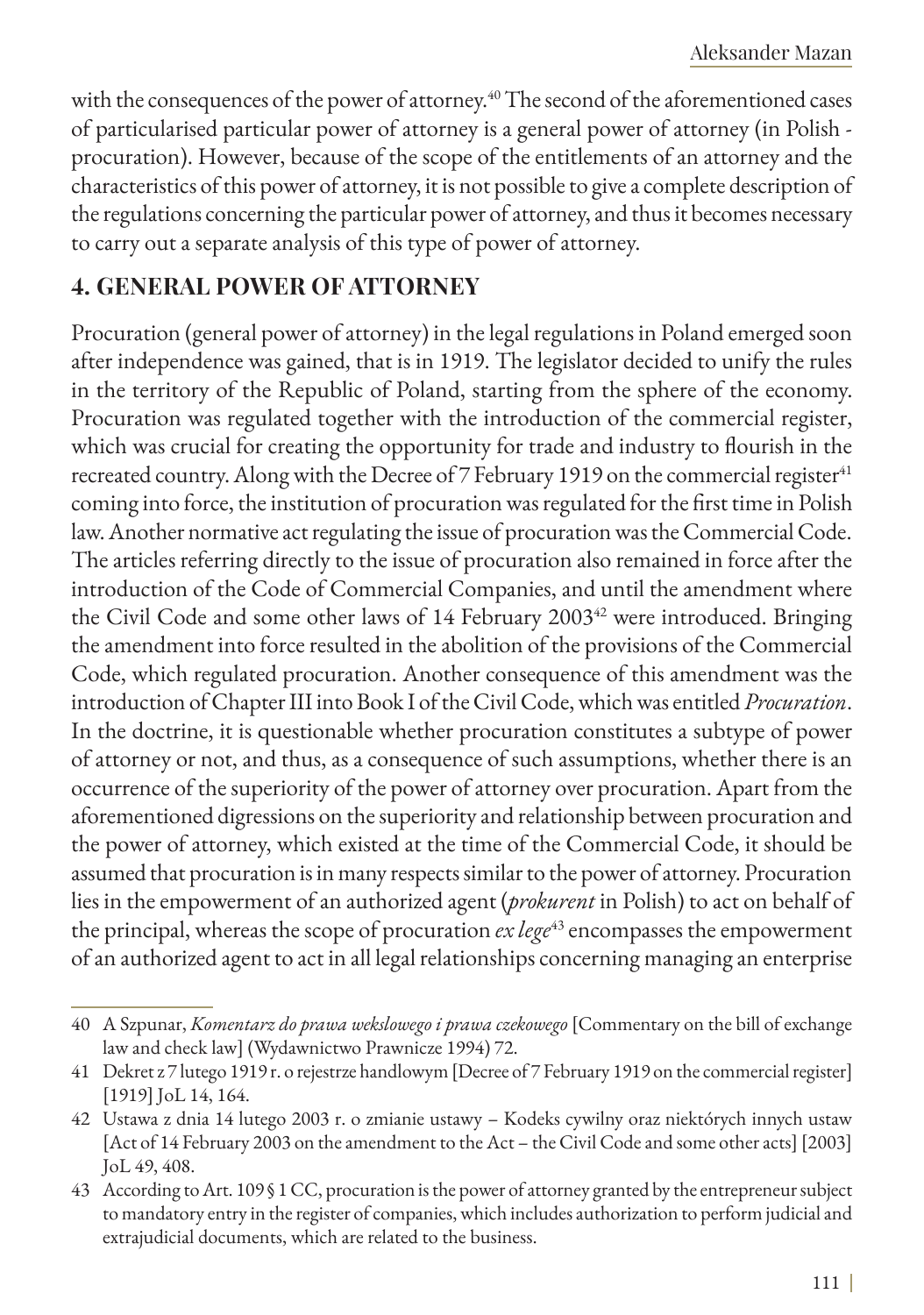regardless of the provision or the will of the principal. One of the features distinguishing procuration from the power of attorney is the person who has the legitimacy to grant it. According to the regulations in force, procuration may be granted by a registered entrepreneur.<sup>44</sup> This regulation has nowadays been extended in comparison with this type of authorization in the past. Before the question of procuration was regulated in the Civil Code, the doctrine had conveyed the view that the entitlement to grant procuration belongs exclusively to commercial partnership companies,<sup>45</sup> whereas currently, because of the wording of Art. 109 [7] § 4 of the Civil Code,<sup>46</sup> it should be assumed that procuration may be granted by an entrepreneur who is a natural person, being a person who is registered in the Central Register and Information on Economic Activity.<sup>47</sup> Another difference between procuration and the power of attorney lies in its extent. Procuration ensures the entitlement to carry out activities related to managing an enterprise, and this difference is determined by the law, not by the will of the principal, as in the case of power of attorney granted through the intent of the principal. The last of the major differences between procuration and power of attorney is a lack of possibility of limiting procuration in relation to third parties.<sup>48</sup> With regard to the substance of the regulations relating to procuration, it may be noted how it is divided into individual and joint procuration. Independent procuration consists of an individual entitlement according to which each of the authorized agents is competent to act independently. Joint procuration, however, grants the empowerment to a few people to act as one authorized agent.<sup>49</sup> The distinction between joint procuration and joint representation should be recognized, and the formulations cannot be used interchangeably since they relate to different legal forms.

Joint representation is a type of representation consisting of an authorized agent acting together with, e.g. one of the guardians of the body of a partnership company. However, it is not a type of joint procuration, since the entitlements that are exercised by both persons do not result from procuration. It may be assumed that the joint representation is especially favourable to the partners who, because of various reasons, avoid performing

<sup>44</sup> Entrepreneurs are registered: in the case of legal persons and legal persons without corporation status in the National Court Register, in the case of natural persons - in the Central Register and Information on Economic Activity.

<sup>45</sup> S Machalski, 'Stanowisko prokurenta według k.p.c. z uwzględnieniem prawa upadłościowego'[Commercial proxy's position under the Code of Civil Procedure including bankruptcy law] (1936) PPH 2, 70; A Rakower, 'Objaśnienie prawa wekslowego' [Explanation of the bill of exchange law] (1939) MPHiW 4, 47.

<sup>46</sup> Art. 109 [7] § 4 CC. The death of the entrepreneur or the loss of his/her legal capacity shall not terminate the prokuration.

<sup>47</sup> Ustawa z dnia 2 lipca 2004 r. o swobodzie działalności gospodarczej [Act of 2 July 2004 on freedom of economic activity] [2004] JoL 173, 1807, Art. 14.

<sup>48</sup> Art. 109 [1] § 2 CC. Procuration cannot be limited when it affects third parties, unless a specific provision provides otherwise - restriction applies to Art. 109 [5]. Procuration can be reduced to the scope of issues listed in the register of the division of the enterprise.

<sup>49</sup> Resolution of PSC III CZP 34/14 [2015] (2015) OSNC 7-8, item 80.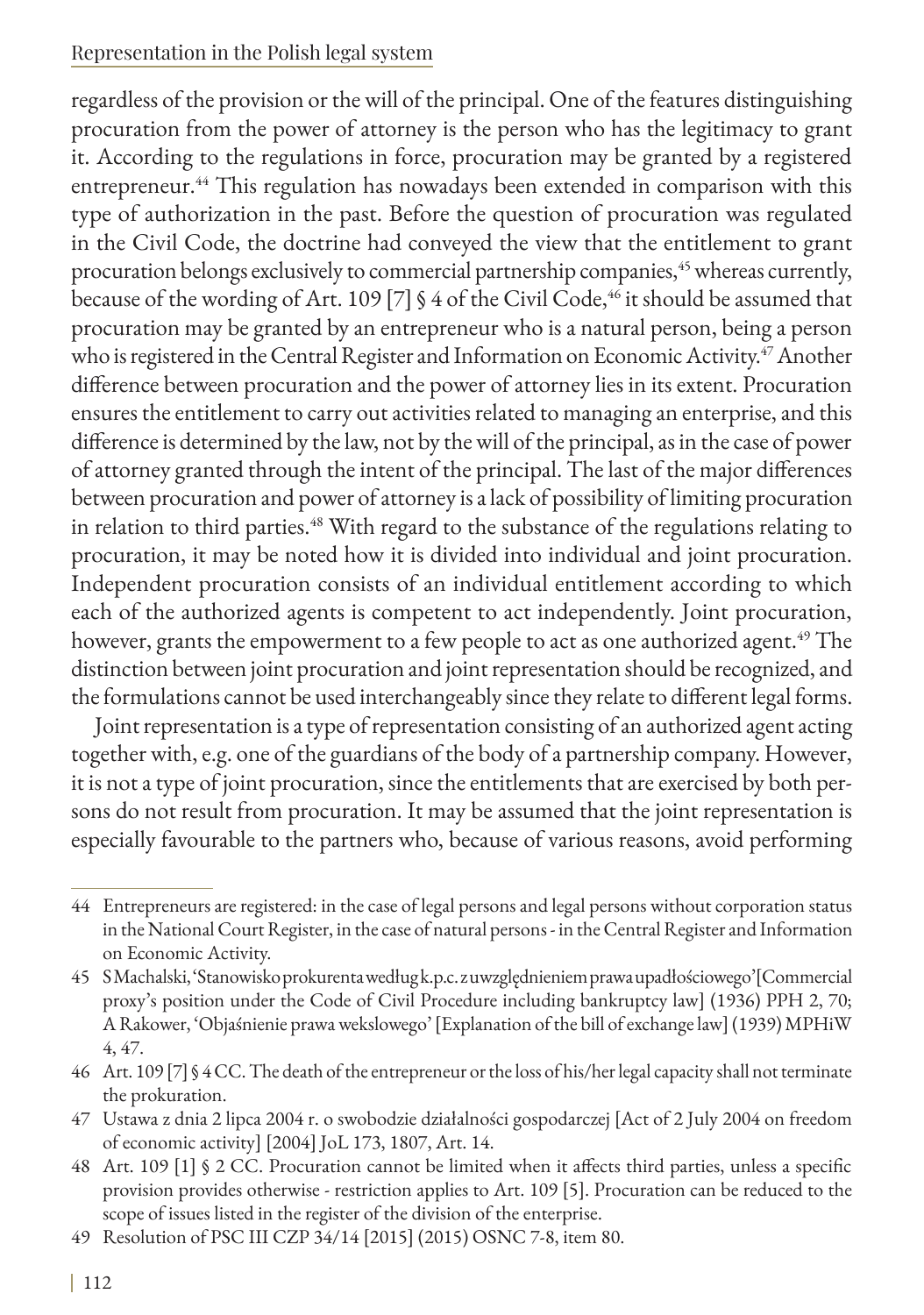management functions in a partnership company. To provide a more detailed description of this method of managing the company, I will present in a schematic way the whole process from the founding of the company to its functioning. Starting from the moment of founding the company, in which the partner wants to avoid serving as a member of the management board, the whole process, simplified to some extent, is as follows: during the registration of the partnership enterprise, the partner appoints the management board and establishes himself/herself as the authorized manager, and makes the provision, according to which the representation of the company is given to the authorized manager, who acts jointly with a member of the board. Consequently, such a model of regulation does not result in limiting the powers of the authorized manager, but it contributes to limiting the entitlements of the board, which is obliged to act in certain situations together with the authorized manager. When the partnership agreement is properly defined, the authorized manager constitutes a kind of security buffer in relation to declarations of intent made by the management board of a company with limited liability.

The choice of the character of procuration depends entirely on the will of the principal, which arises out of his/her declaration of intent disclosed in the register.<sup>50</sup> While dealing with the issue relating to procuration, it should be mentioned who, in relation to legal persons and so called legal persons without corporation status, has statutory entitlements to decide about establishing procuration. With respect to private companies, which are usually referred to as legal persons without corporation status, appointing of an authorised agent requires the approval of all partners entitled to manage the affairs of the company.<sup>51</sup> In the case of associations of capital, the appointment of an authorised agent requires the consent of all board members.<sup>52</sup> Entrepreneurs do not have complete freedom when choosing a person to be appointed as an authorised agent by them, since it must be a natural person with full legal capacity.<sup>53</sup> The foregoing limitation with respect to the requirement relating to the type of people appropriate to be authorised is also consistent with the provisions that prevent the transfer of procuration onto another person.<sup>54</sup> The introduction by the legislator of the interdiction of appointing a legal person an authorised agent was undoubtedly meant to safeguard the interests of the principal. There is no doubt that the interests of the principal might be threatened in cases where an authorized agent is a legal person. The risk would be even greater because of the changeability of persons responsible for the management of legal persons. Along with this, trust in the competence of the current management board would not be transferred

<sup>50</sup> U Promińska in M Pyziak-Szafnicka (ed) 1003.

<sup>51</sup> Art. 41 §1 of the Commercial Companies Code (CCC) applied appropriately to other private companies..

<sup>52</sup> Art. 208 § 6 of the CCC in relation to a limited liability company, and Art. 371§4 CCC in relation to a joint stock company.

<sup>53</sup> Art. 109 § 2 CC. An authorized agent may be appointed from a natural person with full legal capacity.

<sup>54</sup> Art. 109 § 6 CC. The general power of attorney cannot be transferred. An authorized agent may appoint a attorney to perform a particular action or some kind of action.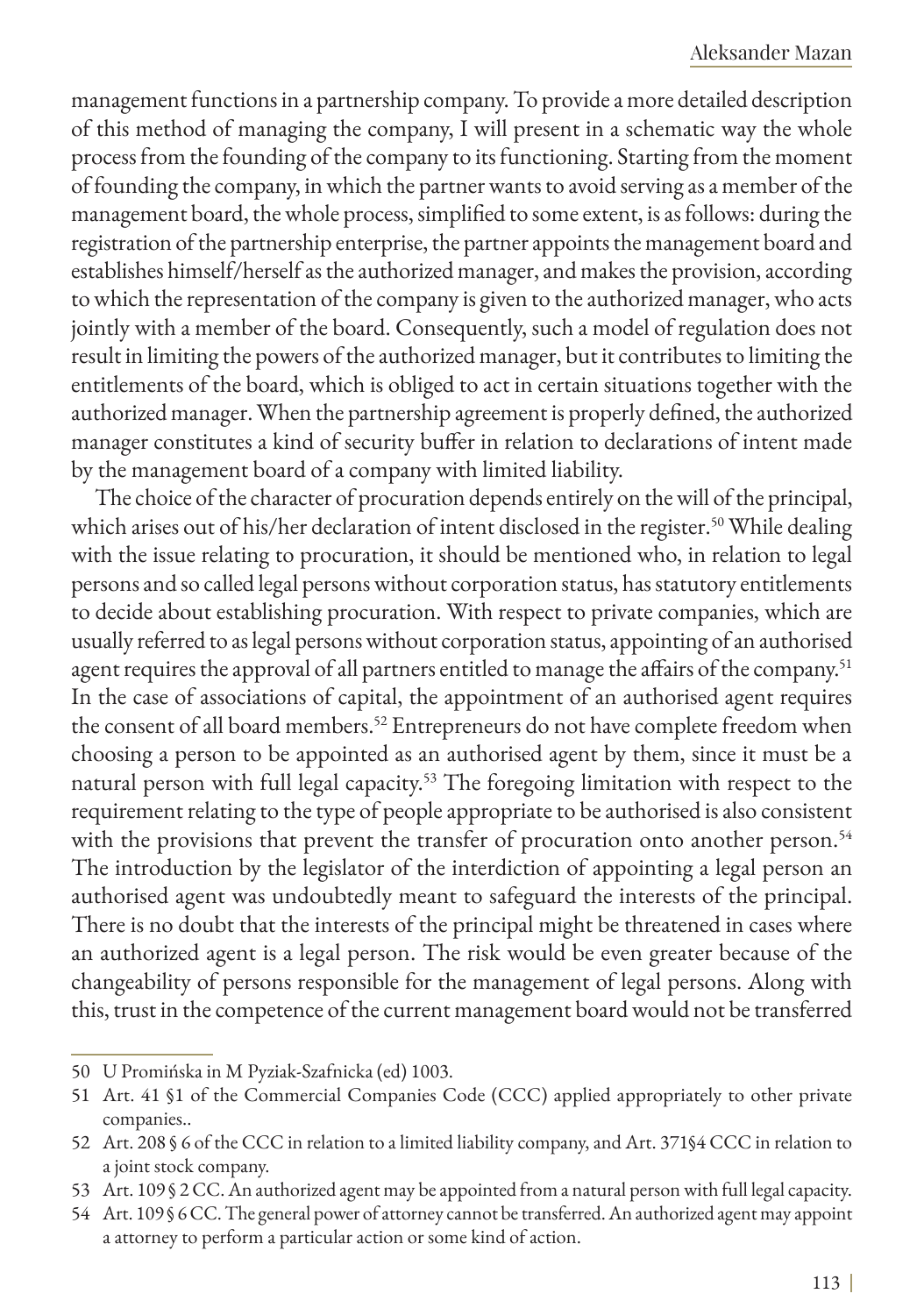onto consecutive new board members. For these reasons, it should be assumed that the restriction on the transferability of procuration is unquestionably justified, and that the restriction related to the legal form of an authorized agent is indispensable.

## **6. ATTORNEY IN COMPLEX STRUCTURE COMPANIES**

With reference to entities with a complex structure, such as commercial companies where other companies are partners, both the power of attorney and procuration are inextricably linked with the entity sitting on the board. In practice, the situation when the parent company that is a partner of another partnership company has an authorised agent, and this very agent is also appointed an authorized agent for a subsidiary company, is a phenomenon that frequently occurs. This kind of action in relation to representation is not allowed by the applicable legal regulations,<sup>55</sup> and in view of the purpose,<sup>56</sup> it does not seem to be appropriate. What could be a feasible solution concerning the issue of procuration in all companies with a partner (or partners) who is a commercial company is dual authorisation. If an authorised agent were to perform their functions for both the parent company as well as for the subsidiary company, they should be registered as the authorized agent in both of the represented companies in the National Court Register. In the case of attorneys, the same guidelines should be applied by analogy, naturally with the exclusion of registration in the appropriate register.<sup>57</sup>

A considerable question from the hitherto presented deliberations relating to clusters of partnership companies is the appropriate procedure on the side of the representing bodies.58 In the case of attorneys or authorised agents, in a situation when they would be entitled to represent both partnership companies, there would be often a real risk of not precisely indicating the entity represented. As a consequence of this ambiguity, the contractor of the subsidiary company would not be able to know which of the companies is entering into the contract.<sup>59</sup> To prevent such a contingency, while signing the contract, together with the signature, the attorney or authorized agent should clearly indicate on whose behalf the declaration of intent is being submitted.<sup>60</sup> This view seems to be consistent with the line of case-law, stipulating that the person signing the declaration of intent, next to their signature should disclose the legal relationship on the basis of which they operate, i.e., on behalf of whom the declaration of intent is being made.<sup>61</sup> The discussed

<sup>55</sup> Art. 109 [8] § 1 CC. Granting procuration and its termination should be reported by an entrepreneur to the register of entreprises.

<sup>56</sup> Individual companies may engage in activities of different type, and therefore the necessary competences of the authorized agents (*prokurents*) may radically differ from each other.

<sup>57</sup> Power of Attorney is not liable to be entered in the appropriate register.

<sup>58</sup> It applies to both attorneys and authorised agents (in the Polish law - prokurents).

<sup>59</sup> Z Radwański in Z Radwański (ed), 2008, 296.

<sup>60</sup> Judgment of the Court of Appeal in Poznań I ACa 235/08 [2008] LEX 466417.

<sup>61</sup> Judgment of the Court of Appeal in Warsaw VI ACa 143/03 [2004] LEX <[https://sip.lex.pl/orzeczenia](https://sip.lex.pl/orzeczenia-i-pisma-urzedowe/orzeczenia-sadow/vi-aca-143-03-wyrok-sadu-apelacyjnego-w-warszawie-520250452)[i-pisma-urzedowe/orzeczenia-sadow/vi-aca-143-03-wyrok-sadu-apelacyjnego-w-warszawie-520250452](https://sip.lex.pl/orzeczenia-i-pisma-urzedowe/orzeczenia-sadow/vi-aca-143-03-wyrok-sadu-apelacyjnego-w-warszawie-520250452)> accessed 31 Jan 2019.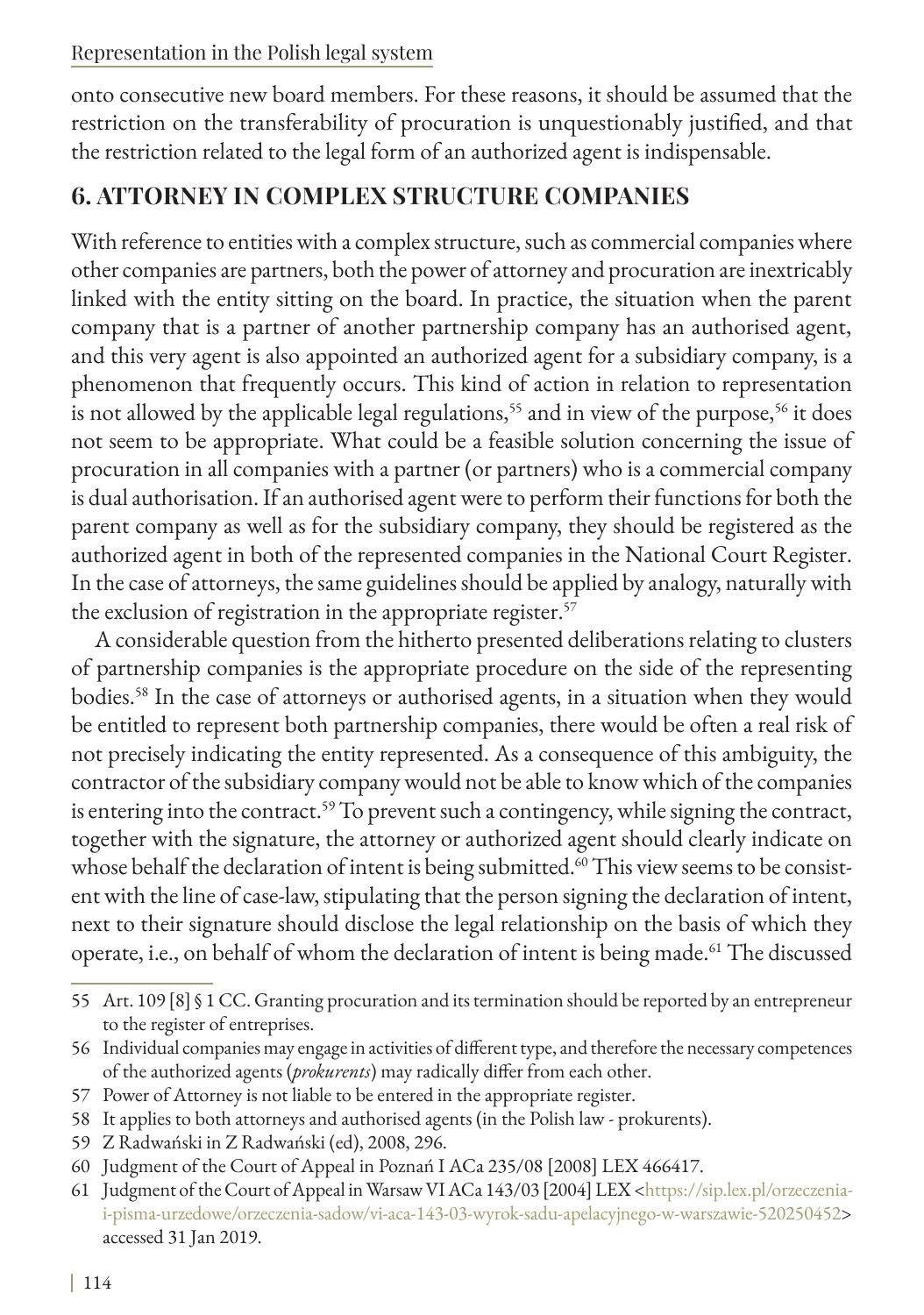annotation, which precisely points to the person of the principal, is particularly important for the person who is the attorney or authorised agent. It is of such importance to representation because it is based on the liability aspect, since in the absence of the indication of on whose behalf the declaration of intent is made, it is assumed that the person making it acts on their own behalf, $62$  just as is the case when acting without authorization.<sup>63</sup> The situation when the action is carried out without authorization often occurs in the cases of signing promissory notes by attorneys who do not have relevant competence for that.<sup>64</sup>

### **CONCLUSION**

In conclusion, the activity of attorneys and authorised agents must be inextricably linked to indicating the person of the principal, which may be taken as a rule. To put it more precisely, while acting as an attorney, one should be obliged to reveal the person of the principal on every occasion, both during the negotiations, and in particular, when making the final declaration of intent. Finally, it is worth noting that the representation granted by entrepreneurs plays an important role in the economy, and making use of it or executing *lege artis* constitutes one of the pillars of safe and fair economic relations.

## **BIBLIOGRAPHY**

## **LITERATURE**

- Dmowski S, Rudnicki S, *Komentarz do kodeksu cywilnego. Księga 1. Cześć ogólna* [Commentary on the Civil Code. 1st Volumin. General part] (LexisNexis 2007).
- Dziurzyński T, Fenichel Z, Honzatko M, *Kodeks handlowy. Komentarz*, vol. 1, [Commentary on the Commercial Code] (Ksiegarnia Powszechna 1936).
- Fabian J, *Pełnomocnitwo* [Power of attorney] (PWN 1963).

Kappes A. (ed), *Prawo spółek* (Zakamycze 1997).

- Klein A, 'Charakter prawny organów osoby prawnej' [Legal nature of the organs of a legal person] in J Błeszyński, J Rajski (eds) *Rozprawy z prawa cywilnego. Księga pamiątkowa ku czci Witolda Czachórskiego* [Publications about civil law. Book in honor of Witold Czachórski] (PWN 1985).
- Longchamps de Barier R, *Studia nad istotą osoby prawniczej* [Studies on the essence of a legal person] (Drukarnia Jakubowskiego i Sp. 1911).
- Machalski S, 'Stanowisko prokurenta według k.p.c. z uwzględnieniem prawa upadłościowego' [Commercial proxy's position under the Code of Civil Procedure including bankruptcy law] (1936) PPH 2.
- Muller-Freienfels W, *Die Vertretung beim Rechtsgeselschaft* [Representation in the legal society] (Mohr 1955).

<sup>62</sup> Judgment of PSC II C 354/35 [1935] (1935) OSN 11, item 453.

<sup>63</sup> Judgment of PSC V CSK 48/08 [2008] LEX 424395; judgment of PSC IC 458/37 [1938] (1939) OSN 1, item 33.

<sup>64</sup> Judgment of PSC II CKN 60/98 [1998] (1999) OSNC 1999 7-8, item 126.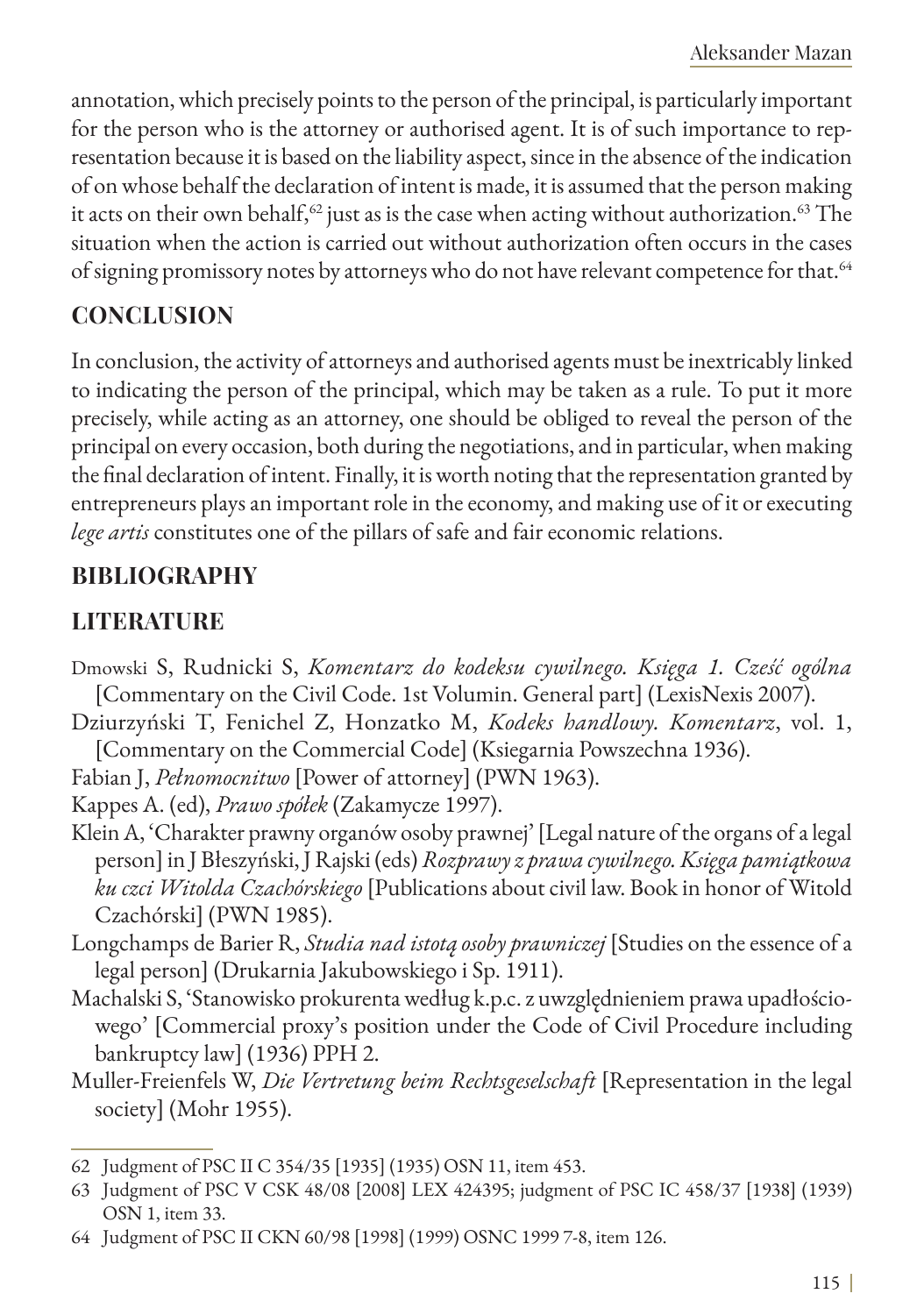- Pazdan M, 'Dobra i zła wiara osoby prawnej' [Good and bad faith of a legal person] in A Szpunar et al. (eds.) *Studia z prawa prywatnego. Księga pamiątkowa ku czci Profesor Biruty Lewaszkiewicz-Petrakowskiej* [Studies on private law. Book in honor of Professor Biruta Lewaszkiewicz-Petrakowska] (WUŁ 1997) 195.
- Pyziak-Szafnicka M (ed), *Kodeks cywilny. Komentarz, Część ogólna* [Civil Code. Commentary General part] (Wolters Kluwer Polska 2009).
- Radwański Z (ed), *Prawo cywilne część ogólna* [Civil law general part 2] (C.H. Beck 2008).
- Rakower A, 'Objaśnienie prawa wekslowego' [Explanation of the bill of exchange law] (1939) MPHiW 4.
- Sołtysiński S, *Kodeks handlowy. Komentarz* [Commercial Code. Commentary] vol. 1 (C.H. Beck 1997).
- Szpunar A, *Komentarz do prawa wekslowego i prawa czekowego* [Commentary on the bill
- of exchange law and check law] (Wydawnictwo Prawnicze 1994). Wolter A, *Prawo Cywilne. Zarys części ogólnej* [Civil law. Outline of the general part] (PWN 1986).

## **LEGAL ACTS**

- Rozporządzenie Prezydenta Rzeczypospolitej z dnia 27 października 1933 r. Kodeks zobowiązań [Ordinance of the President of the Republic of Poland of 27 October 1933. – Code of obligations] [1933] JoL No. 82, 598.
- Rozporządzenie Prezydenta Rzeczypospolitej z dnia 27 czerwca 1934 r. Kodeks handlowy [Ordinance of the President of the Republic of Poland of 27 June 1934 – Commercial Code] [1934] JoL 57, item 502
- Ustawa z dnia 28 kwietnia 1936 r. Prawo wekslowe [Act of 28 April 1936 Bills of Exchange Law] [1936] JoL 37, 282.
- Ustawa z 23 kwietnia 1964 r. Kodeks cywilny [Act of 23 April 1964 Civil Code] [1964] JoL No. 16, item 93
- Ustawa z dnia 20 sierpnia 1997 r. o Krajowym Rejestrze Sądowym [Act of 20 August 1997 on the National Court Register] [1997] JoL 121, 769.
- Ustawa z dnia 15 września 2000 r. Kodeks spółek handlowych [Act of 15 September 2000 – Commercial Companies Code] [2000] JoL 94, 1037.
- Ustawa z dnia 14 lutego 2003 r. o zmianie ustawy Kodeks cywilny oraz niektórych innych ustaw [Act of 14 February 2003 on the amendment to the Act – the Civil Code and some other acts] [2003] JoL 49, 408.
- Ustawa z dnia 2 lipca 2004 r. o swobodzie działalności gospodarczej [Act of 2 July 2004 on freedom of economic activity] [2004] JoL 173, 1807.

## **ONLINE SOURCES**

Ministerstwo Sprawiedliwości, Krajowy Rejstr Sądowy [the National Court Register], <https://ems.ms.gov.pl/krs/wyszukiwanie> accessed 31 Jan 2019.